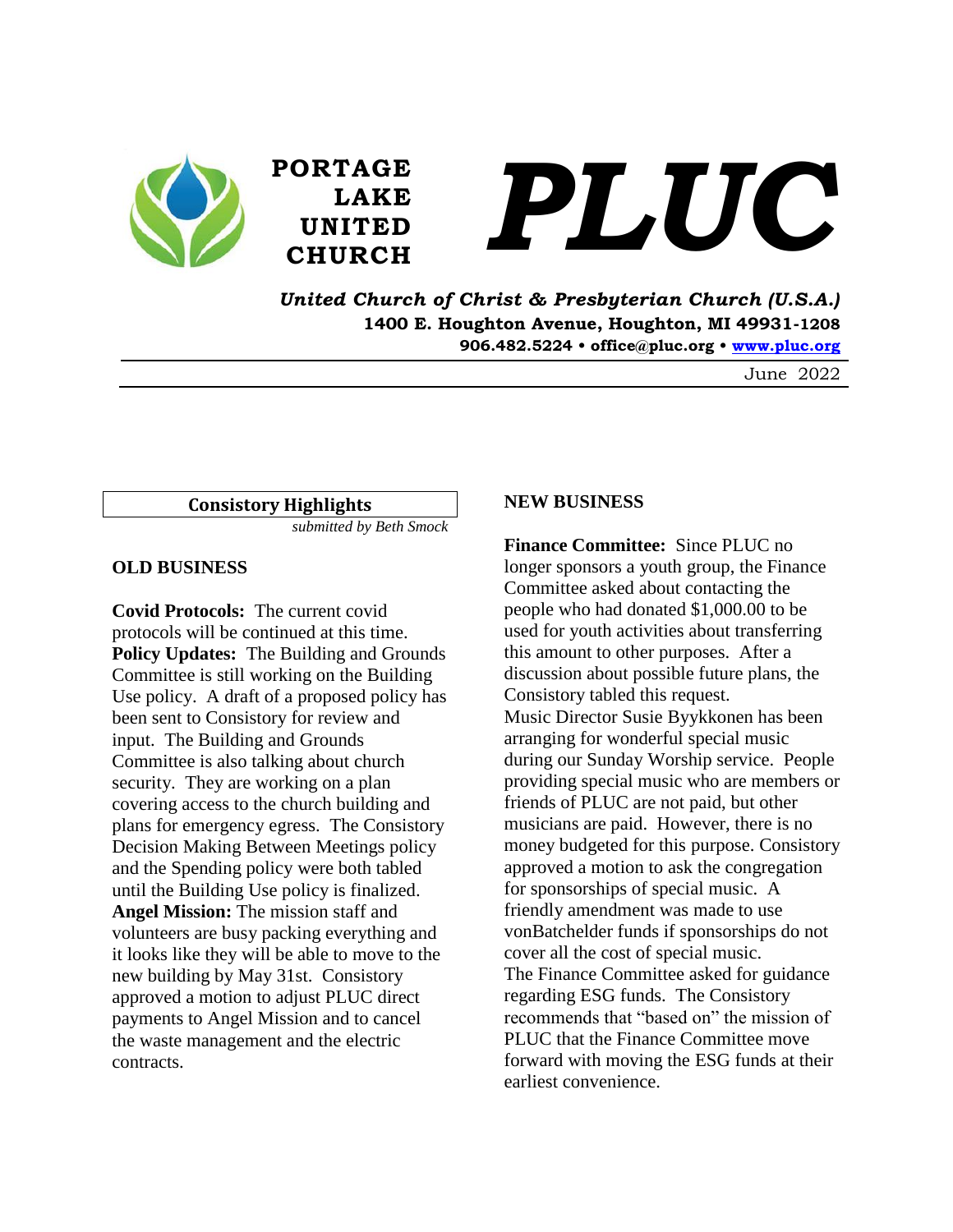**Office Manager:** Office Manager Smock will be taking three days of her vacation time June 21-23. The Office Manager receives three weeks of "vacation" time per the position description. Office Manager Smock asked if sick time and bereavement time counts toward vacation time. Consistory approved a motion to refer this question to the Personnel Committee.

**Audit Committee:** Consistory approved by unanimous consent that PLUC not reimburse Angel Mission FICA funds The Audit Committee also recommended that PLUC establish two accounts with Jim's Foodmart, one for Helping Hands and another for all other purchases (PLUC currently has only one account to cover all costs). The Consistory instructed that Pastor Peter, Office Manager Smock, and Treasurer Lowther set up these two accounts.

**Committee structure:** Pastor Peter began a discussion about the work of the church and how the congregation can become more involved. Ideas for possible committees were discussed.

**Meeting time:** With the change in Consistory membership in mind, a discussion was held regarding the best time for Consistory to meet. It was found that the 3rd Thursday of the month at 7:00 PM continues to be the best time. The next Consistory meeting will be on June 16, 2022.

**Other:** A request was made to have the headphones available to assist those with hearing challenges during Worship service. A request was made to instruct the Treasurer to cut two \$1,000.00 checks for those continuing to need help with bills from the 2018 floods. (These requests were approved by Consistory at the April 2022 meeting.)

## **Financial Report**

Received in May (thru May 22nd) Pledge \$2221.00 Unpledged  $$791.92$ Loose Plate  $$00.00$ 

# In Other News

# **Church Rummage Sale - June 11**

submitted by Bobbie Dalquist

 If you haven't already started spring cleaning, it's time to start. Our church rummage sale is scheduled for Saturday, June 11 from 10 am to 2 p.m.

 Please bring your gently used cast offs to the church by 9 a.m. Tuesday, June 7, or for you last minute people, by

Friday, June 10 at 2 pm.

 On June 5, after the church service, we need your help to set up tables at



the side and back of the sanctuary. That's a good day to bring in your rummage anything in good condition, but NO clothes. If you have furniture to donate, please send a picture to Bobbie at [rbdalqui@gmail.com](mailto:rbdalqui@gmail.com) so it can be advertised ahead of time.

 On June 7 from 9 to noon, we need your help sorting through and pricing the donations. June 10 from 2 to 5 we will move items in the Fellowship Hall. More help is needed then and also on sale day.

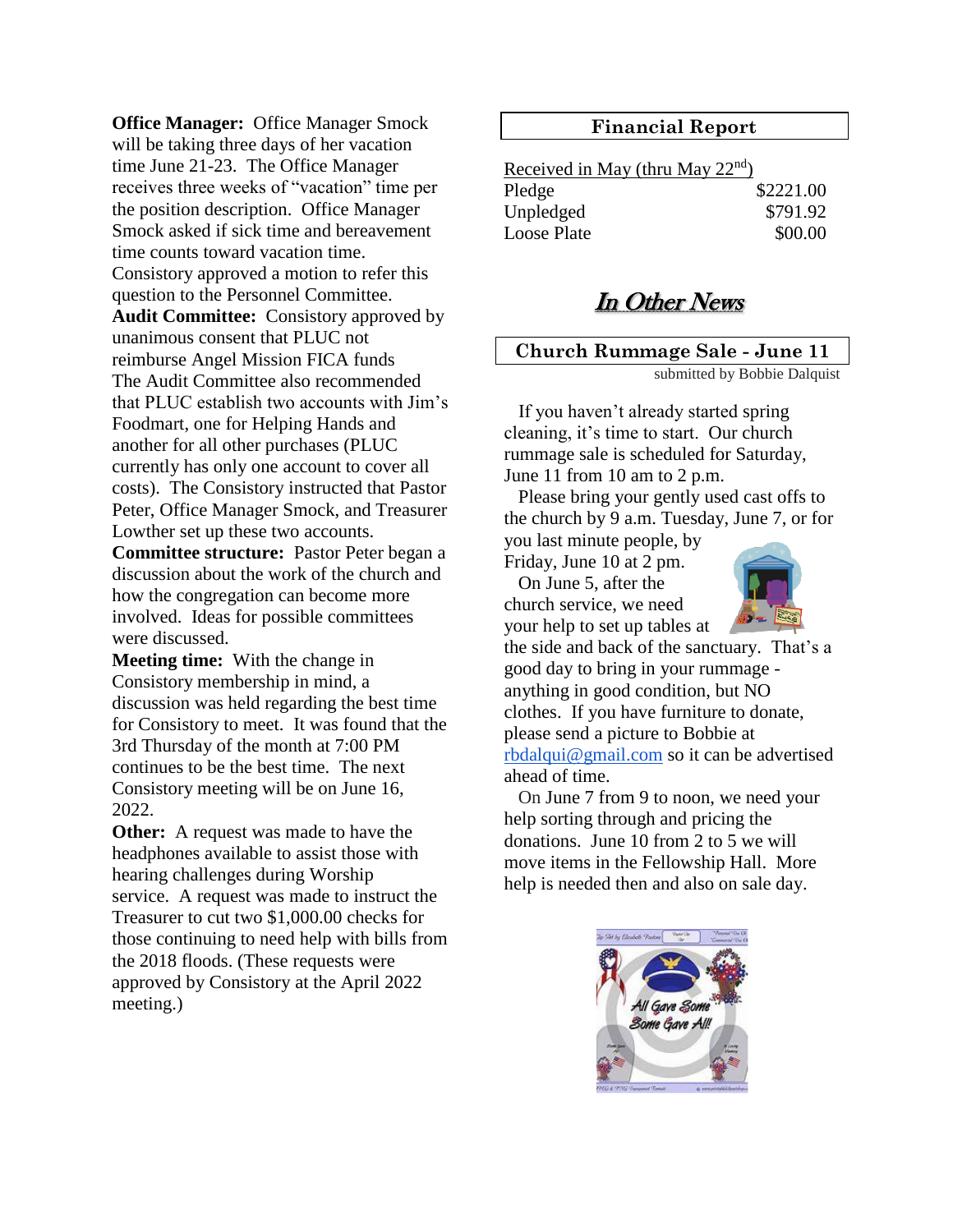### **2022 Distributions from the PLUC's KCF Endowments**

*Submitted by Terry Monson, co-chair Finance Committee*

 This year, the Church will receive \$5,809 from its three Keweenaw Community Foundation (KCF) endowments –the PLUC Endowment, the PLUC Agency Endowment, and the Wagner Endowment. Individual donations funded the PLUC Endowment. The Committee believes that some of the proceeds from the sale of the manse funded the PLUC Agency Endowment. Proceeds of the John and Grace Trust funded the Wagner Endowment.

 These distributions are \$590 less than budgeted (\$6,500) because the KCF Board limited distributions to 4% of endowments' twelve month rolling average values. In the past several years, distributions have ranged between 3% and 5%. Had distributions been 5%, they would have totaled about \$7,260. The Finance Committee will use 4% to estimate KCF distributions in the 2023 budget.

 The balances of each endowment as of March 31, 2022 were \$20,424 for the PLUC Agency \$26,446 for the PLUC Endowment, and \$119,998 for the Wagner Endowment They totaled \$166,868.

 A reminder: The Church does not own these endowments. Rather, it is their beneficiary. So they are not recorded on the Church's balance sheet.

> **Angel Mission** Submitted by Sherry Middlemis-Brown

 May was a very busy month! WE CLOSED ON THE PURCHASE OF OUR NEW HOME ON 29 APRIL and dove right into finishing the interior and getting ready for the move. Jim Northey loaned us his goto painter and supplied the paint for the

walls and ceiling of the main floor. Greg Campbell worked with Paul Tuoriniemi to install lighting and finish electricity. Rob and Sherry Middlemis-Brown installed tile in the bathroom and sorting room and carpet squares in the main store area. Rob then installed the bathroom and door knobs/locks.

 Our managers, Mike and Terry, along with volunteers, including our own Barb Brookhouse and Lois Jambekar, packed up the materials from the old store for the move. The store is more organized and ready for this move than it has ever been before. Mike had already moved many totes and display racks out of the store by mid-May.

 While all of this is happening, Angel Mission continues to serve the public. The managers assisted a patient's travel to Ann Arbor for medical care and also assisted with a utility shut-off. After having provided Easter eggs and Easter baskets for families in April, Mike donated years of accumulated Easter eggs to Calumet Theater. We also met 24 food pantry orders last month that fed 51 adults and 36 children with five new signups. We are seeing an increase in need as prices continue to rise.

 Volunteers gave more than 460 hours in April. May hours will be even higher with all the work at the new building and moving efforts. We will probably be closed during the last week of May and into the first week of June as we set up the store in the new location. Not everything in the building will be complete, but enough of the finish work will be done to house the store and food pantry. We are continuing fund-raising efforts for the roof and siding.

 We hope to have an open house for church members, donors, volunteers, and the community once we are settled into the new space. We'll get back to you with information later.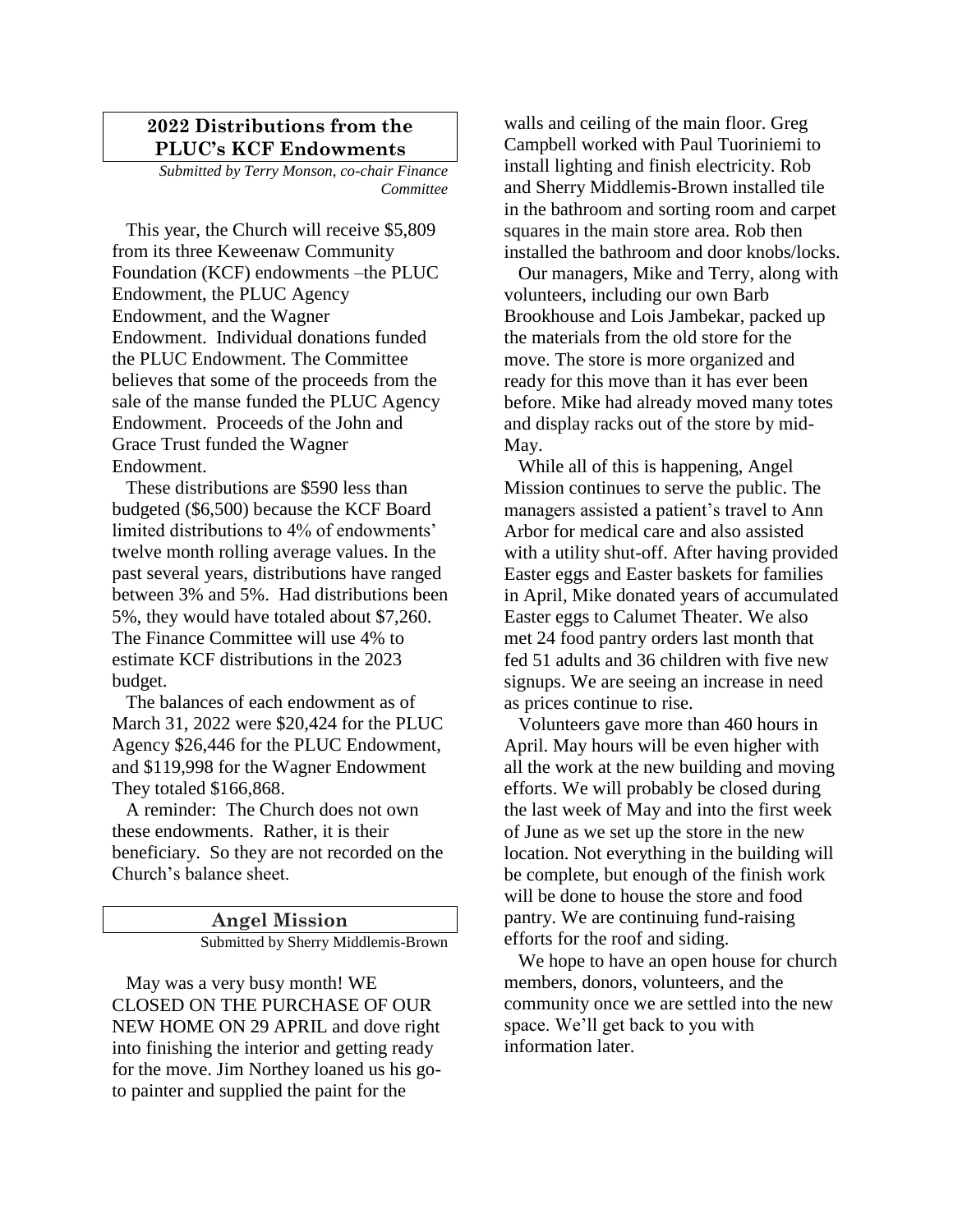### **Helping Hands**

*submitted by Beth Smock*

We have all experienced the rise in prices during the last year. While we have had to do a little re-figuring of our budgets, this has been especially difficult for those on fixed incomes or with little or no income. All social service agencies are working hard to meet this increased need, including our Helping Hands program.

 At this time we currently do have a few hundred dollars in our Helping Hands account, due a large anonymous donation received earlier this year. However, funds are again quickly running low.

 During 2021, PLUC gave out 23 regular food vouchers, 1 \$20.00 produce voucher (after we ended our partnership with the Trinity Episcopal Church's food pantry), and 6 gas vouchers. Through May  $24<sup>th</sup>$  of this year, we have given out 7 gas vouchers (which have been increased to up to \$50.00), and 14 food vouchers. This included 3 gas vouchers and 6 food vouchers in May. While each voucher is worth up to \$50.00, not everyone spends the entire amount, though most are close.

 At this time, we are again asking people to help with this ministry if they are able. As you can see, Helping Hands provides a great service to our community. Thank you for all you do.

### **June's Funny**

A Sunday School teacher asked her class why Joseph and Mary took Jesus with them to Jerusalem . A small child replied, 'They couldn't get a baby-sitter. '

**Editor's note:** I heard on the radio that the average hourly babysitter pay is now \$18.30. I got \$.50. I need to send some people a new bill.

#### **Special Music**

*submitted by Beth Smock*

 We have been blessed by beautiful special music during Worship recently thanks to the efforts of our Music Director, Susie Byykkonen. While PLUC members and friends volunteer their talent, we do pay "outside" musicians. However, there are technically no funds budgeted for this purpose. Therefore, we are asking if there are members and friends who would like to sponsor special music (\$60.00 per Sunday). If so, speak with either Susie or Pastor Peter.



June 2022

Volume 25, No 5; Published 11 times/year

**Portage Lake United Church** United Church of Christ & Presbyterian Church (USA) 1400 E. Houghton Ave., Houghton, MI 49931 Phone: (906) 482-5224 E-mail: office@pluc.org Website: [www.pluc.org](http://www.pluc.org/) Pastor: Rev. Peter Norland Office Manager: Beth Smock **General Office Hours:**  8:00 AM – 11:00 AM – Mon.- Tues, Thurs-Fri **Pastor Office Hours:** 9:30 AM - 12:00 Noon or by appointment